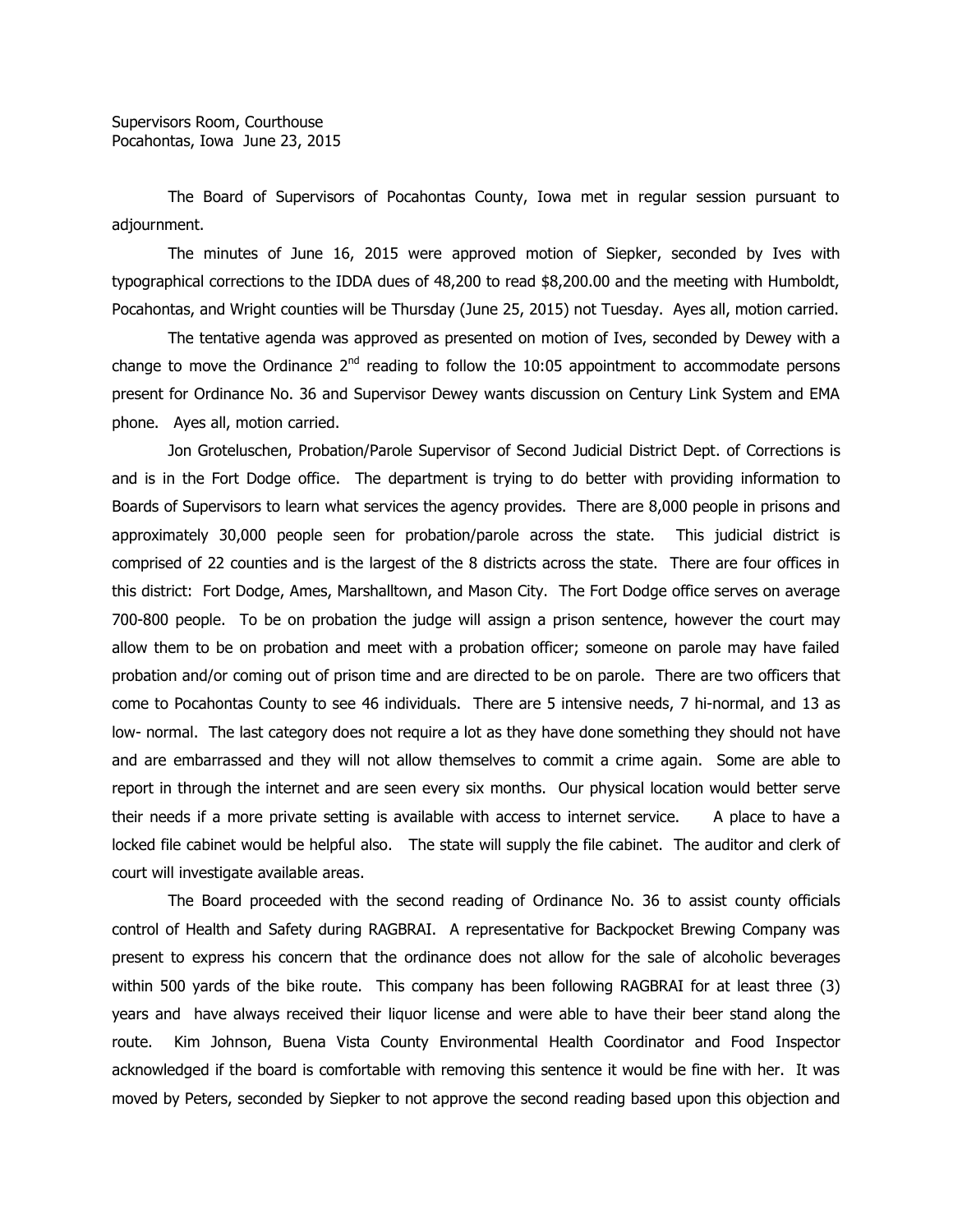to promote Iowa products. Ayes all, motion carried. It was moved by Dewey, seconded by Ives to strike the sentence "there shall be no sales or distribution of beer or liquor within 500 yards of the official RAGBRAI route in the unincorporated areas" from Section 3; republish the revised ordinance for the first reading to be July 7, 2015. Ayes all, motion carried. Kim Johnson advised she would be placing information on the Buena Vista website to assist vendors in knowing the process.

Auditor Bunda presented the Annual Renewal for Solutions, Inc. for computer software maintenance and Technology Information support and maintenance. It was moved by Siepker, seconded by Ives to approve the \$46,500.00 in annual support.

It was moved by Ives, seconded by Dewey to approve the FY16 MOU with the Department of Human Services for volunteer service hours up to \$793.00 annually. Ayes all, motion carried.

It was moved by Ives, seconded by Siepker to approve the Elderbridge Grant for chore services in the amount of up to \$1,950.00 for the year with a \$650.00 match required. Ayes all, motion carried.

It was moved by Siepker, seconded by Ives to rescind the motion of May 26, 2015 to sell the walnut log from the Pioneer Cemetery due to lack of proper procedure and to discuss the disposition of the log at a future board meeting. Ayes all, motion carried.

The board reviewed the Pay Estimate No 3 and Change Order No 2 for D.D. 29 and 29B. It was moved by Dewey, seconded by Siepker to table action pending clarification from the engineer. Ayes all, motion carried.

Jack Moellering, County Engineer advised he has received one bid for fuel letting. Pro Coop quoted \$0.08 mark up for gas; \$0.085 mark up for diesel; and winter mix/additive an additional \$0.015 mark up. It was moved by Dewey, seconded by Ives to approve the quote for fuel. Ayes all, motion carried. Moellering queried if the board wanted to go outside the county for fuel quotes since there are no other companies in county that want to bid.

It was moved by Siepker, seconded by Dewey to table action on the pavement marking contract as it has not arrived. Ayes all, motion carried.

It was moved by Ives, seconded by Dewey to authorize the chairman to sign the contract of \$33,823.11 with Metal Culverts of Jefferson City, MO for the CMP needs of the county. Ayes all, motion carried.

As Trustees of D.D. 57, it was moved by Ives, seconded by Peters to authorize the chairman to sign the Windstream utility permit for the boring of cable under the drainage facility and the road at Section 25 Colfax and Section 30 Bellville Townships. Ayes all, motion carried.

As Trustees of Drainage District No. 53, Br 19 it was moved by Ives, seconded by Siepker to authorize the chairman to sign the Joint Permit Application with IDNR and Army Corp of Engineers to clean out the upper ¾ mile of ditch north of the bridge on Hwy 3 at the west edge of Pocahontas. Ayes all, motion carried.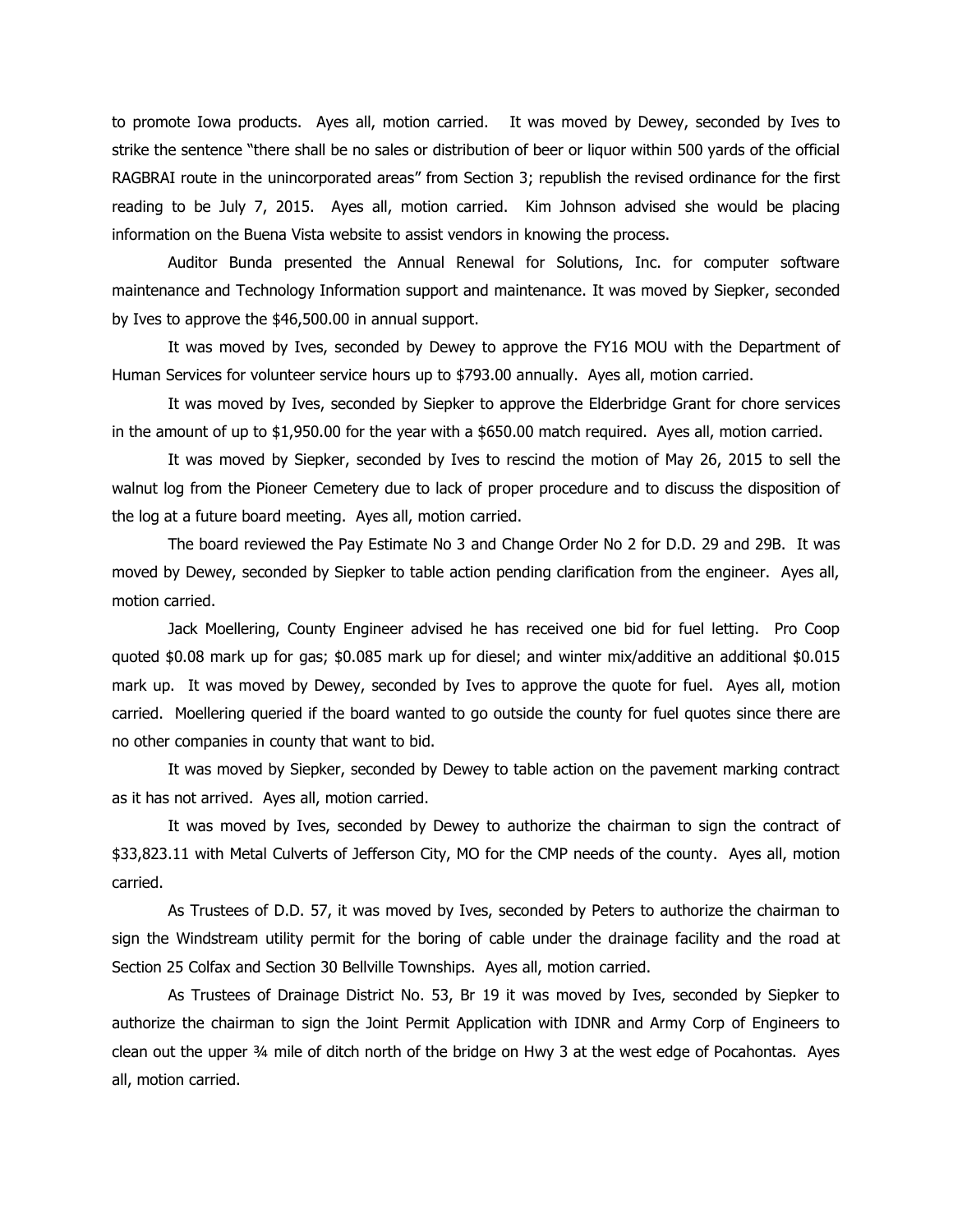Supervisor Dewey advised he has ordered a new phone from Scott Telecommunications of Emmetsburg, IA for EMA. He advised they are having trouble with the phone and advised the auditor needs to contact Century Link to authorize this company to get the number off the T1. He was assured by Scott Telecommunications the new phone will be compatible with a new phone system.l.

Supervisor Dewey noted that IDDA was under our county health insurance plan. There was a discussion if other agencies were under the county plan. Previous boards had approved allowing these agencies to purchase insurance through our plan.

The following claims were allowed:

| AT&T               | Phone              | 222.44  | $\mathfrak{Z}$ |
|--------------------|--------------------|---------|----------------|
| Adv Systems        | Copier Main Ex     | 107.28  | $\mathbf{1}$   |
| P Alexander        | Phone              | 50.00   | $\mathbf{1}$   |
| Alliant Energy     | Utilities          | 57.75   | $\mathbf{1}$   |
| C Archer           | Safety Shoes       | 150.00  | $\mathbf{1}$   |
| Arnold Motor       | Parts              | 480.89  | $\mathbf 1$    |
| ATW Tr Sol         | Training           | 2484.00 | $\mathbf{1}$   |
| Client             | Services           | 54.50   | $\mathbf{1}$   |
| Bob Barker Co      | Supplies           | 56.25   | $\mathbf{1}$   |
| Bauer Built        | Tires/parts        | 1223.53 | $\mathbf{1}$   |
| A Beneke           | Co Atty Exp        | 3537.53 | $1\,$          |
| B H Energy         | Gas                | 174.21  | $\mathfrak{Z}$ |
| J Bunda            | Mileage            | 33.50   | $\mathbf{1}$   |
| M Bunda            | Mileage            | 423.00  | $\mathbf{1}$   |
| Carpenter Uniform  | Uniforms           | 252.48  | $\mathbf{1}$   |
| S Cash             | Mileage            | 154.50  | $\mathbf{1}$   |
| CID                | Supplies           | 398.13  | $\mathbf{1}$   |
| CenturyLink        | Phone              | 1858.97 | 13             |
| Cintas             | Supplies           | 107.72  | $\mathbf{1}$   |
| D Cirks            | Phone              | 40.00   | $\mathbf{1}$   |
| J Conlin           | Mileage            | 394.00  | $\mathbf{1}$   |
| Copper Cottage     | Heater System      | 240.00  | $\mathbf{1}$   |
| 0 Cressler         | Mileage            | 688.85  | $\mathfrak{Z}$ |
| B Dahl             | Mileage/Phone      | 50.00   | $\,1\,$        |
| Des Moine Stamp    | Stamps             | 33.10   | $\mathbf{1}$   |
| Devereaux Electric | Repairs            | 100.61  | $\mathbf{1}$   |
| Deyta              | HHCahps Fee        | 90.00   | $\mathbf{1}$   |
| E-Hawk Car Wash    | Services           | 600.00  | $\mathbf{1}$   |
| Electronic Enq     | Repairs            | 2000.00 | $\mathbf{1}$   |
| K Fagerness        | Mileage            | 112.00  | $\mathbf{1}$   |
| Farm & Home        | Supplies           | 854.17  | 4              |
| Farm & Home Pub    | Plat Books/Map     | 1133.10 | $\mathbf{2}$   |
| D Ferguson         | Cell Phone/Mileage | 50.00   | $\mathbf{1}$   |
| City-Fonda         | Med Ex Train Ex    | 948.76  | $\mathbf{1}$   |
| Force America      | Parts              | 83.91   | $\mathbf{1}$   |
| Gilmore City       | Utilities          | 53.00   | $\mathbf{1}$   |
| T Grau             | Expenses           | 5384.72 | $\mathbf{1}$   |
| K Halder           | Mileage            | 112.70  | $\mathbf{1}$   |
| City-Havelock      | RUT/FTM            | 547.24  | $\mathbf{1}$   |
| Hi-Way Products    | Supplies           | 336.00  | $\mathbf{1}$   |
| Hoffman Filter     | Disposal Ser       | 75.00   | $\mathbf{1}$   |
| K Hoffman          | CVA Mileage        | 17.00   | $\mathbf{1}$   |
| J Hubbell          | Expenses           | 8.54    | 1              |
| Humboldt Co PHD    | Reimbursement      | 4775.00 | $\mathbf 1$    |
|                    |                    |         |                |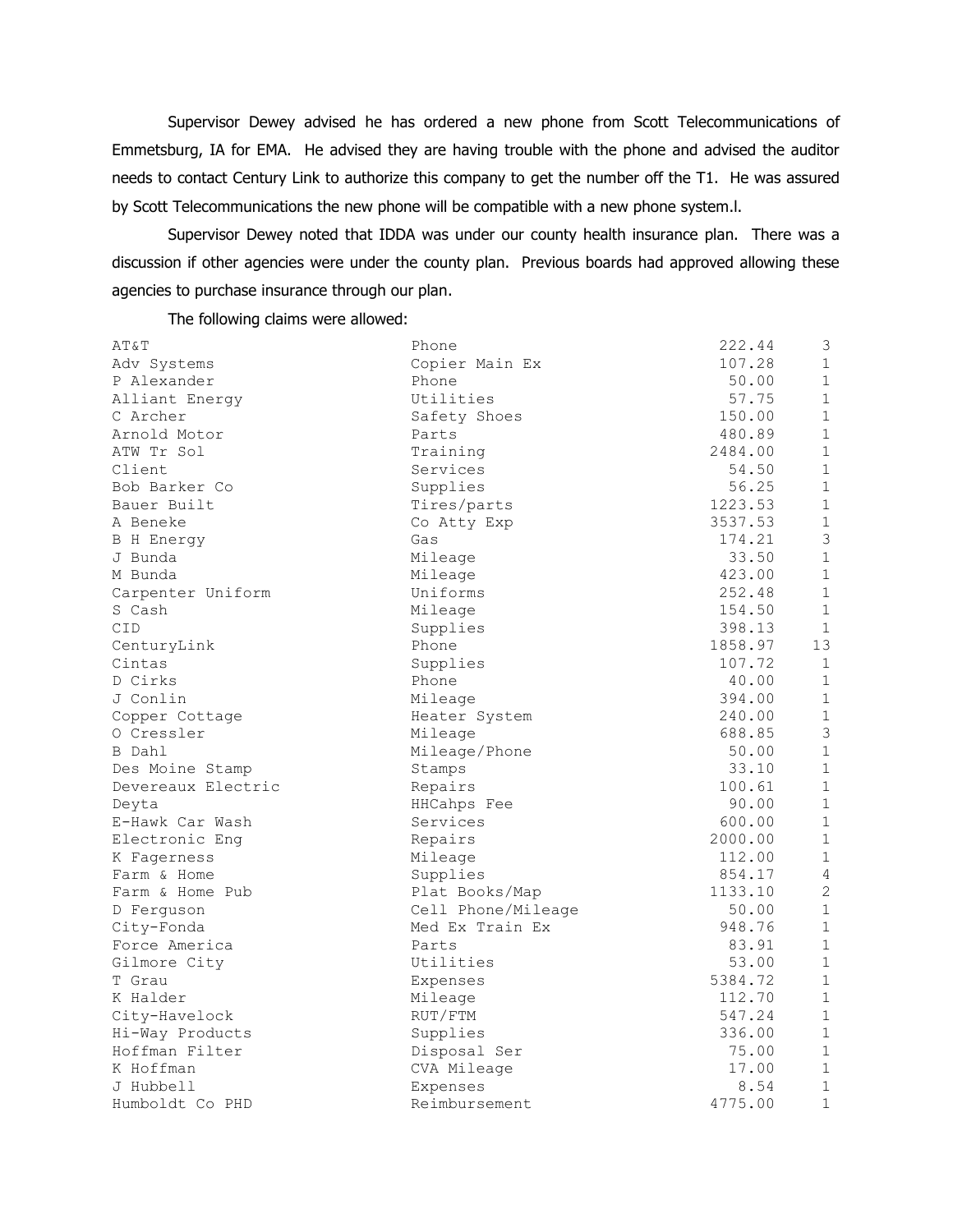| Humboldt Co Sheriff | Prisoner Ser              | 800.00   | $\mathbf{1}$   |
|---------------------|---------------------------|----------|----------------|
| HyVee AR            | Medical                   | 139.81   | $\overline{c}$ |
| ICRA                | Services                  | 2275.93  | $\mathbf{1}$   |
| IA Lakes Elec       | Utilities                 | 506.73   | $\overline{2}$ |
| IA Workforce        | UI Tax                    | 804.48   | $\mathbf 1$    |
| ICEA                | conference/GA/JM          | 120.00   | $\mathbf{1}$   |
| ISS & DA            | Training                  | 500.00   | $\mathbf 1$    |
| JCG Land Ser        | ROW Ser                   | 3476.87  | $\mathbf{1}$   |
| N Jenson            | Wages/Ex                  | 490.00   | $\mathbf{1}$   |
| John Deere          | Supplies                  | 66.39    | $\mathbf{1}$   |
| Johnston Auto       | Supplies                  | 464.89   | $\mathbf{1}$   |
| Keep IA Beautiful   | Contribution              | 12000.00 | $\mathbf{1}$   |
| F Kelly             | CVA Mileage               | 17.00    | $\mathbf{1}$   |
| J Wolcott           | Mileage                   | 240.00   | $\mathbf{1}$   |
| KW Electric         | Electrical                | 4590.50  | $\overline{2}$ |
| House of Print      | Services                  | 115.00   | $\mathbf 1$    |
| Legacy Learning     | Training                  | 210.00   | $\mathbf{1}$   |
| Machine Shop        | Services                  | 54.46    | $\mathbf{1}$   |
| Mail Servcs         | Print/Postage             | 240.17   | $\mathbf{1}$   |
| Martin Marietta     | Rdstone                   | 340.44   | $\mathbf{1}$   |
| Mediacom            | Internet                  | 189.95   | $\mathbf{1}$   |
| Menards             | Supplies                  | 24.56    | $\mathbf 1$    |
| Messenger           | Publication               | 28.50    | $\overline{2}$ |
| Metal Culverts      | Parts                     | 5570.00  | $1\,$          |
| K Metzger           | Phone                     | 50.00    | $\mathbf{1}$   |
| MidAmeri Energy     | Utilities                 | 81.63    | $\mathbf{1}$   |
| Midwest Wheel       | Supplies                  | 153.66   | $\mathbf 1$    |
| M Myers             | Outside Assist            | 112.50   | $\mathbf 1$    |
| Napa                | Supplies                  | 168.34   | 3              |
| S Nelson            | Cameras                   | 1069.88  | $\mathbf 1$    |
| NW Comm             | Internet                  | 345.60   | $\mathbf{1}$   |
| NW IA Youth Emerg   | Shelter Ser               | 16429.00 | $\mathbf{1}$   |
| R Nystrom           | CVA Mileage               | 10.00    | $\mathbf{1}$   |
| Office Elements     | Supplies                  | 1247.74  | 8              |
| Olson Electric      | Elect Repair              | 129.29   | $\mathbf{1}$   |
| Owen/King           | SIR                       | 187.65   | $\mathbf 1$    |
| City-Palmer         | RUT/FTM                   | 1629.93  | $\mathbf{1}$   |
| Pitney Bowes        | Post Meters               | 152.04   | $\mathbf 1$    |
| PJ Greufe           | Services                  | 1500.00  | $\mathbf 1$    |
| City-Plover         | RUT/FTM                   | 976.32   | $\mathbf{1}$   |
| Po Co Home Care     | Services                  | 15855.50 | 2              |
| Po Co Sec Rd        | Fuel/Repairs              | 2232.97  | 5              |
| Po Co Solid Waste   | Rural Waste               | 8766.97  | $\mathbf 1$    |
| Poca Co Treas       | Transfers                 | 13659.82 | $\mathbf{2}$   |
| Poca Comm Hospital  | Services                  | 726.35   | $\mathbf{2}$   |
| Poca Equip          | Sup/Repairs               | 14395.71 | $\mathbf{2}$   |
| Poca Ford           | Main Ser                  | 30692.18 | $\mathbf{2}$   |
| Poca Off Supply     | Supplies                  | 3.38     | $\mathbf{1}$   |
| Poca Postmaster     | Postage                   | 56.00    | $\mathbf 1$    |
| Poca St Bank        | Rent                      | 200.00   | $\mathbf{1}$   |
| Prinsco Inc         | 12"splt.coup/pipe DD123 S | 164.08   | $\mathbf{1}$   |
| Pro Co-Op           | Fuel/Servcs               | 1297.54  | $1\,$          |
| R & D Body Shop     | Supplies/Repairs          | 630.50   | $\mathbf{1}$   |
| Racom Corp          | Sup/Repairs               | 3346.80  | $\mathbf{1}$   |
| Radisson            | Lodging                   | 690.80   | $\mathbf 1$    |
| Reliable Off Sup    | Supplies                  | 59.99    | $\mathbf{1}$   |
| Rhythm & Blooms     | Plants                    | 134.14   | $\mathbf{1}$   |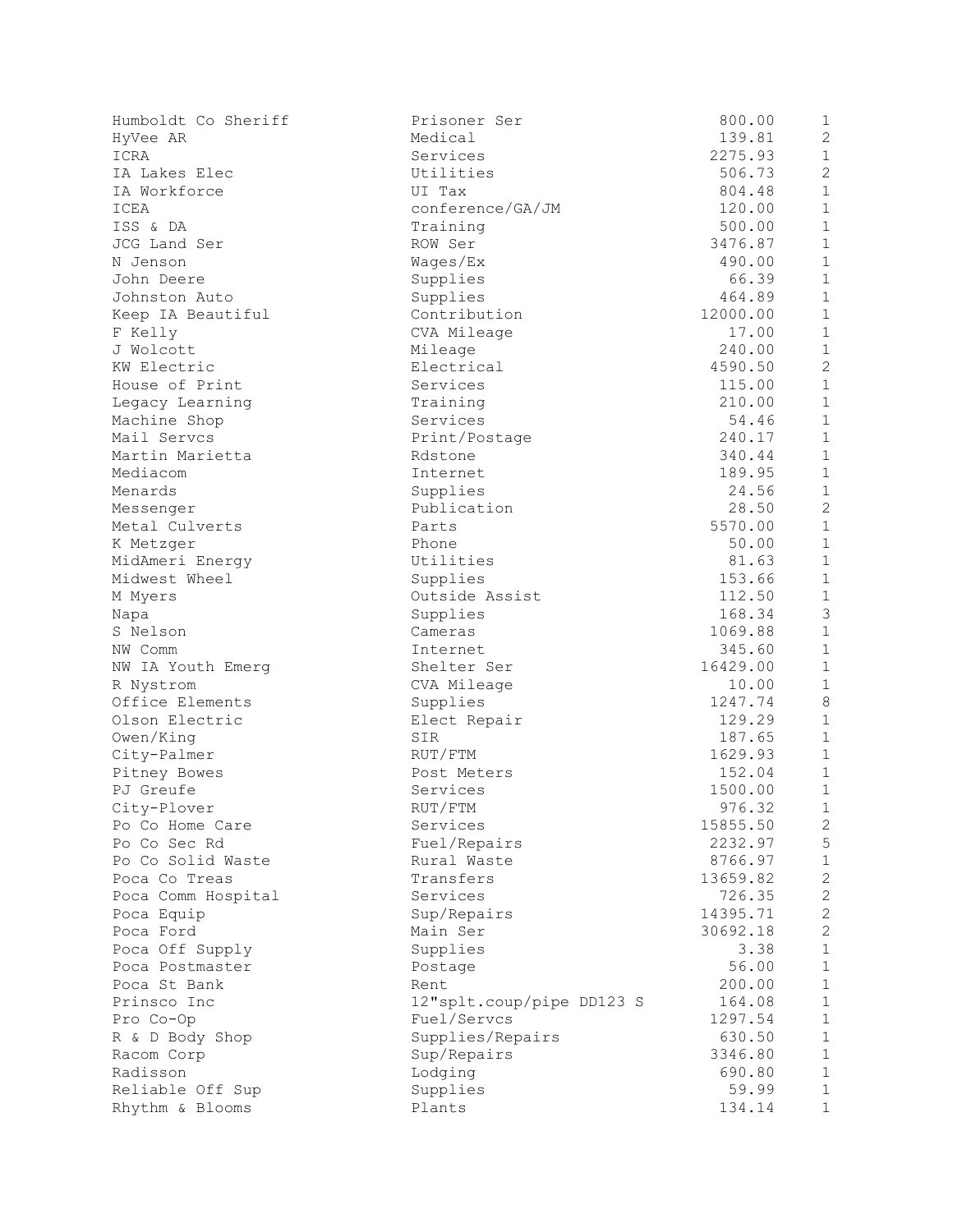| S Richardson       | Phone         | 50.00     | 1              |
|--------------------|---------------|-----------|----------------|
| H Ricklefs         | Well Closure  | 800.00    | $1\,$          |
| V Ricklefs         | Mileage       | 86.50     | $\mathbf{1}$   |
| Rowekamp Ass       | Software      | 500.00    | $\mathbf 1$    |
| Schneider Corp     | Beacon Ser    | 14215.00  | $\overline{2}$ |
| Scott Tech         | Phone         | 158.54    | $\mathbf 1$    |
| Seiler App         | Repair Ser    | 70.00     | $1\,$          |
| C Siepker          | BOS Ex        | 540.72    | $\mathbf 1$    |
| K Simacek          | Mileage       | 94.50     | $\mathbf{1}$   |
| Sirchie            | Supplies      | 361.77    | $\mathbf 1$    |
| Solutions          | Comp Main     | 1580.00   | $\mathbf 1$    |
| Sports Rehab       | Services      | 254.86    | $\mathbf 1$    |
| D Stall            | Phone/Mileage | 50.00     | $\mathbf 1$    |
| M Thomas           | Supplies      | 304.80    | $\mathbf 1$    |
| Thrifty White      | Medical       | 74.35     | $\mathbf{2}$   |
| Trophies Unlimited | Services      | 9.50      | $\mathbf 1$    |
| B Trumpold         | Mileage       | 49.00     | $\mathbf 1$    |
| Unity Point        | Services      | 108.00    | $\mathbf{1}$   |
| K Vadar            | Mileage       | 123.50    | $\mathbf{1}$   |
| City-Varina        | RUT/FTM       | 280.82    | $\mathbf 1$    |
| Vermeer            | Supplies      | 67.12     | $\mathbf 1$    |
| Windstream         | Phone         | 96.10     | $\mathbf 1$    |
| Woods              | Supplies      | 62.15     | $\mathfrak{Z}$ |
| Youngs Computer    | Repairs/Main  | 420.00    | $\mathbf 1$    |
| P Zaugg            | Mileage       | 116.00    | $\mathbf 1$    |
| Ziegler            | Supplies      | 4141.61   | $\mathbf 1$    |
| Grand Total        |               | 205591.21 |                |
|                    |               |           |                |

The board approved these claims individually to correct fund balances and prior loans: It was moved by Peters, seconded by Ives to transfer \$1,785.85 to be paid from Fund 67007 to 67008 to clear out the Housing Fund. Ayes all, motion carried. It was moved by Ives, seconded by Peters to transfer \$11,873.15 from General Basic Fund to the Housing Corp Loan Fund 67008 to clear out this fund. Ayes all, motion carried.

It was moved by Siepker, seconded by Dewey to transfer \$125,000.00 from General Supplemental to General Basic Fund for the repayment of the 2011 inter-fund loan. Ayes all, motion carried. It was moved by Ives, seconded by Siepker to transfer \$175,00.00 from Rural Basic Fund to General Basic Fund for the repayment of half of the \$350,000.00 inter-fund loan of 2011. Ayes all, motion carried.

It was moved by Dewey, seconded by Peters to acknowledge receipt of the following Manure Management Plans: (1) Wenk facility – ID# 67313 located in NE SE, Section 32, Swan Lake Township with Kyle Wenell as owner and contact person; (2) Farm 159 –Meyer facility – ID # 63880 located in SW NW, Section 17, Marshall Township with New Fashion Pork as the owner and Sarah Withers as the contact person; (3) GSP – Hopkins 1 facility – ID# 63895 located in NE SE, Section 9, Sherman Township with General Swine Properties LLC as the owner and Mike Hopkins as the contact person; (4) GSP – Hopkins 2 facility - ID# 63891 located in NW SW, Section 32, Sherman Township with General Swine properties LLC as the owner and Mike Hopkins as the contact person; (5) PI – 249 Finisher facility – ID#